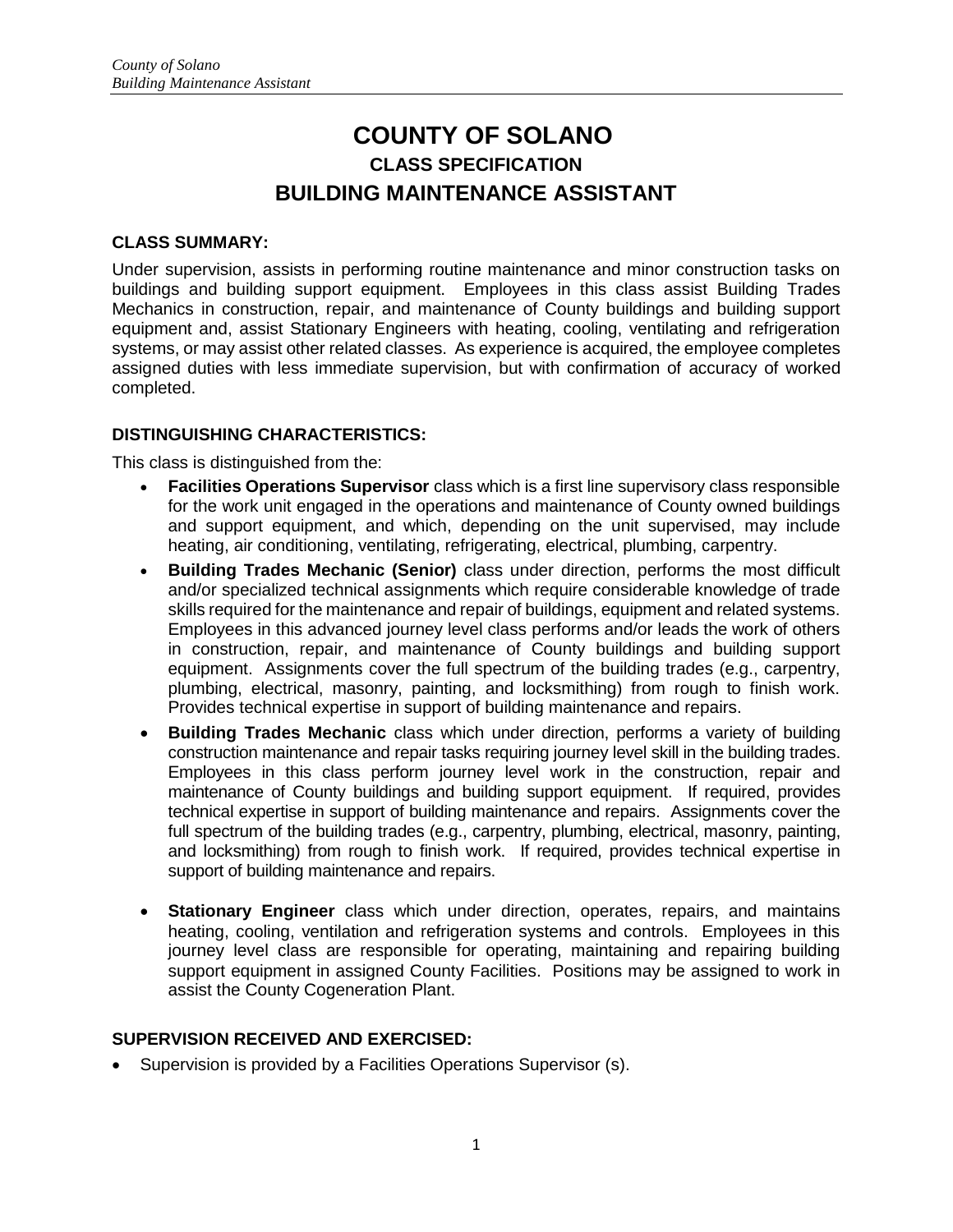- No supervision is exercised over others. However, may receive consultation, technical expertise, instruction, and/or advice from Building Trades Mechanics and/or Stationary Engineers, or related classifications.
- May receive lead direction from a Building Trades Mechanic (Senior) or Stationary Engineer (Senior).

**ESSENTIAL DUTIES:** This class specification represents the core area of responsibilities; specific position assignments will vary depending on the needs of the department.

- Assists Building Trades Mechanics in performing the following:
	- constructing shelves, simple cabinets and performing rough carpentry work;
	- repairing and/or constructing walls and ceilings using wood or metal stud and drywall;
	- assembling and disassembling office systems furniture;
	- refinish or repainting furniture;
	- painting of interior and/or exterior of building and structures;
	- repair /or replace ceiling tiles or acoustic panels;
	- assembling/disassembling and/or moving of scaffolding;
	- making repairs to roofs, windows, screens, blinds, doors and stairwells;
	- replacing or installing building related fixtures and equipment;
	- installing and repairing ceilings, floors, roof tiles and drains;
	- replacing linoleum, acoustical and floor tiles;
	- repairing leaky faucets, ruptured pipes, flush valves and toilets;
	- repairing and replacing plumbing fixtures including toilets, urinals, faucets, drains, valves and piping;
	- removing and installing lights fixtures, incandescent/fluorescent lights, and light ballasts;
	- cleaning, testing and chemically treating decorative ponds and fountains;
	- replacing and repairing sewer lines and related equipment;
	- installing / or replacing building insulation;
	- performing minor carpentry, electrical, and mechanical repairs on a variety of buildings and building equipment;
	- Masonry, brick, concrete tile, and concrete installation.
- Assists Stationary Engineers in performing cleaning, general maintenance, or emergency repairs on building equipment, including heating, cooling, ventilating and refrigeration systems.
- Assist Stationary Engineers in cleaning, testing and chemically treating heating and cooling water for HVAC systems.
- Performs other duties as assigned.

#### **EDUCATION AND EXPERIENCE:**

- **Education:** High School Diploma, GED, or equivalent; **AND**
- **Experience:** No experience is required; however, applicants must be able to demonstrate required knowledge, skills and abilities.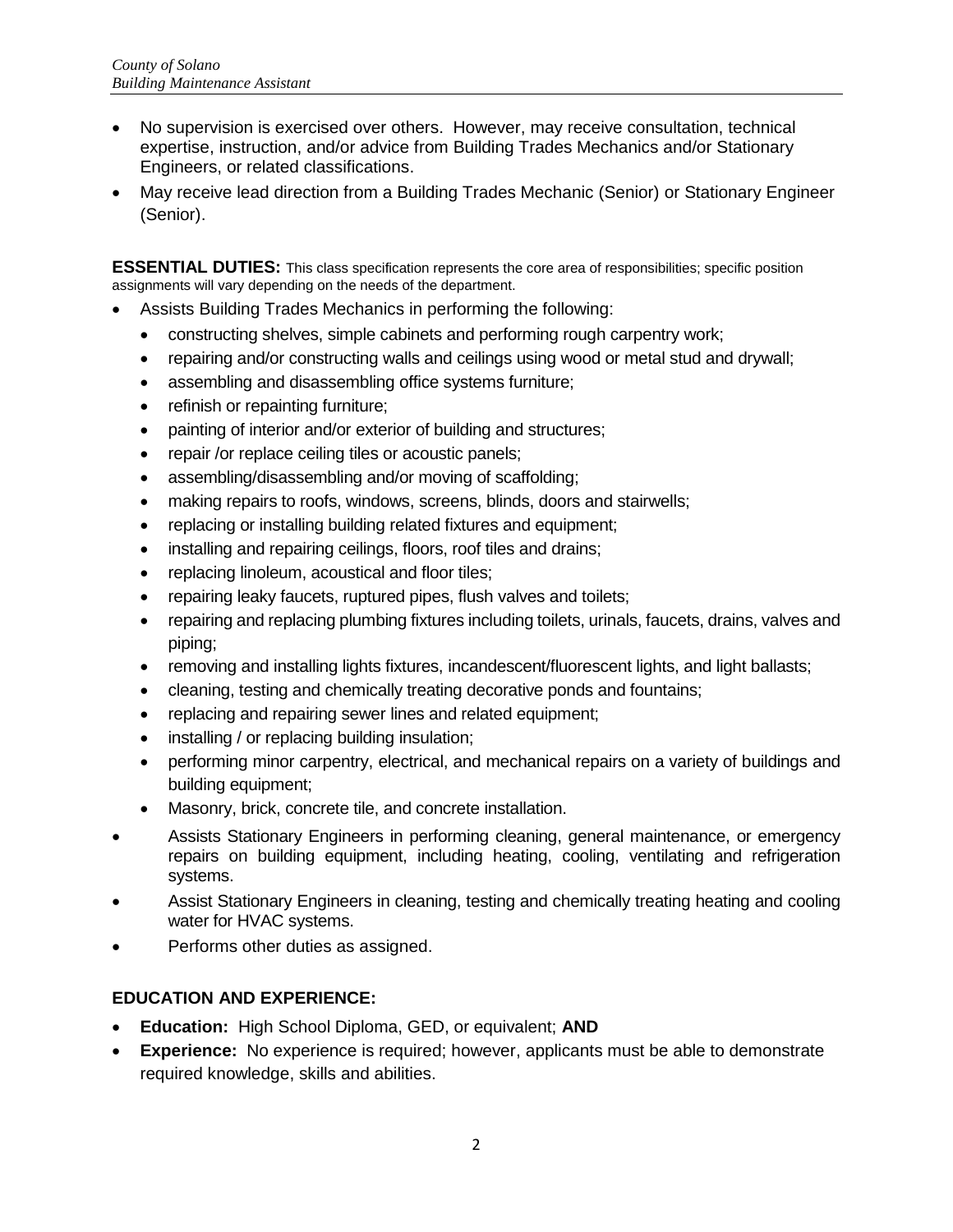# **LICENSING, CERTIFICATION AND REGISTRATION REQUIREMENTS**:

 Applicants are required to possess a valid California Driver's License, Class C **Note:** The driver's license must be kept current while employed in this class.

# **REQUIRED KNOWLEDGE, SKILLS AND ABILITIES:**

### **Knowledge of:**

- Common tools, materials, equipment and methods used in carpentry, roofing, electrical, plumbing, painting and masonry trades.
- Customer service techniques.
- Basic english composition, spelling, grammar, vocabulary, and punctuation for both written and oral communications.
- Basic mathematics to determine amount of materials needed for a job, including but not limited to, square footage of areas to be worked on.
- Standard office procedures, practices, equipment, computers, and software.
- Construction safety protocols and regulations.

### **Skill and/or Ability to:**

- Use a variety of hand, pneumatic, hydraulic power tools and related shop equipment need to support construction, repairs and maintenance activities.
- Operate saws, drill presses, grinders, basic hand and power tools, electric and pneumatic power tools, welders, air compressors, and other tools as needed to support construction, repair and maintenance activities.
- Assist in performing work in a wide variety of maintenance and construction trades.
- Follow verbal and written directions and instructions.
- Communicate effectively both verbally and in writing.
- Establish and maintain cooperative working relationships.
- Follow safe working practices.
- Demonstrate tact and diplomacy.
- Make routine arithmetical calculations.
- Determine the appropriate course of action in stressful and/or emergency situations.
- Maintain accurate records and document actions taken.
- Use modern office equipment to include computers, smartphones, and related software applications.

# **PHYSICAL REQUIREMENTS:**

 Mobility and Dexterity: This class typically requires employees to perform the following: (1) balancing, stooping, kneeling, reaching, crawling, fingering, grasping, and repetitive motion; (2) climbing and working safely on ladders and step ladders with a total weight that does not exceed the weight capacity of the ladder or the highest rated capacity of the harnesses and lanyards used for fall protection; and (3) standing or walking during normal work hours on uneven surfaces.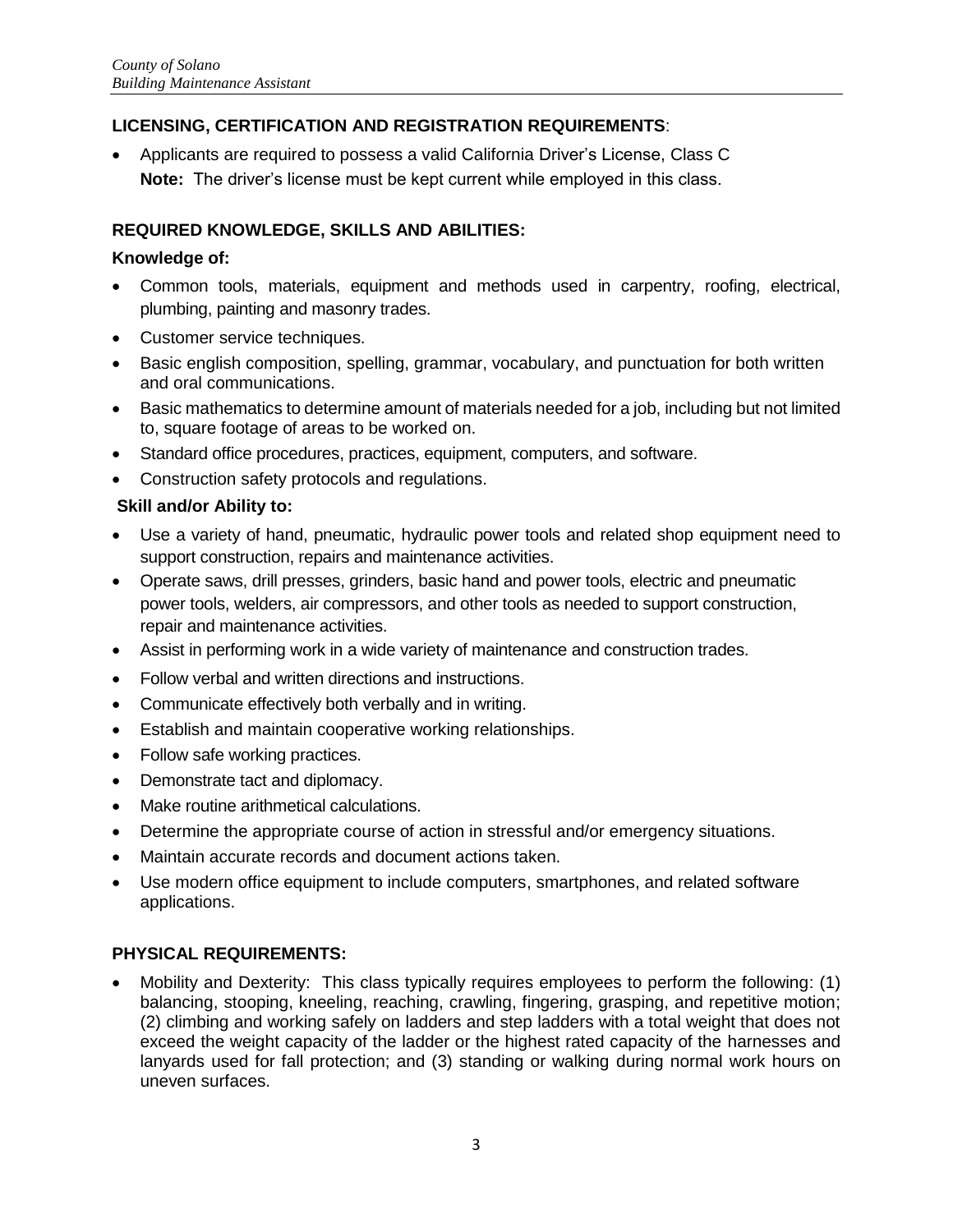- Lifting, Carrying, Pushing and Pulling Heavy work: This class typically requires employees to perform the following: exerting up to 100 pounds of force occasionally with assistance, and/or up to 50 pounds of force frequently, and /or up to 20 pounds of force constantly to move objects.
- Vision: This class requires employees to have close visual acuity, with or without correction, to prepare and analyze data and figures, view a computer terminal, read, and to distinguish between normal and off shade colors and to read gauges and meters in dimly lighted areas etc. Employees are also required to have depth perception and good eye-to-hand coordination in order to operate a motor vehicle and to operate a variety of hand, power tools and equipment.
- Hearing/Talking: This class requires employees to perceive the nature of sounds at normal speaking levels with or without correction, and have the ability to receive detailed information through oral communication. Employees in this class are also required to be able to communicate to express or exchange ideas. Detailed or important instructions must occasionally be conveyed to others accurately, loudly, and/or quickly.
- Other: This class typically requires employees to have sufficient sense of smell, and touch to observe equipment functions for normal and abnormal occurrences.

### **WORKING CONDITIONS:**

- Outdoor Work: Employees in this class will often be working outdoors and thus may be subject to exposure to intense noises, fumes, odors, pollens, dust, inadequate lighting, and to unpleasant field conditions including rainy, windy, cold, or hot weather; may be exposed to e.g. insects, rodents, snakes, bees, wasps, spiders, ants, etc.
- Work in an Industrial Area: Employees in this class will often be working in an industrial area and thus will be subject to exposure to moving mechanical parts, electrical currents, toxic agents, fuel, oil, gases, smoke, fumes, odors, dust, and vibrations; employees may be subject to injuries when working with hand and power tools and equipment.
- Traffic Hazards: Employees in this class may be required to operate a vehicle and thus may be subject to traffic hazards while driving.
- Working at Heights: Employees in this class may be required to work at heights 50-75 feet or more above the ground on equipment and structures.

# **OTHER REQUIREMENTS:**

- Background Checks, Reference Checks and Physicals: The County will conduct a background check, a reference check and a physical on candidates prior to appointment to a position within this class.
- Independent Travel: Incumbents are required to travel independently, to perform work at other work sites, etc.
- Hours of Work: Incumbents may be required to work weekends, holidays, irregular hours, oncall, and after normal business hours.
- Drug and Alcohol Testing: Candidates applying for positions in this class are subject to, drug and alcohol testing as required under the Federal Omnibus Transportation Employee Testing Act of 1991. Testing of incumbents includes post-accident, as well as random and reasonable suspicion testing as required by law.